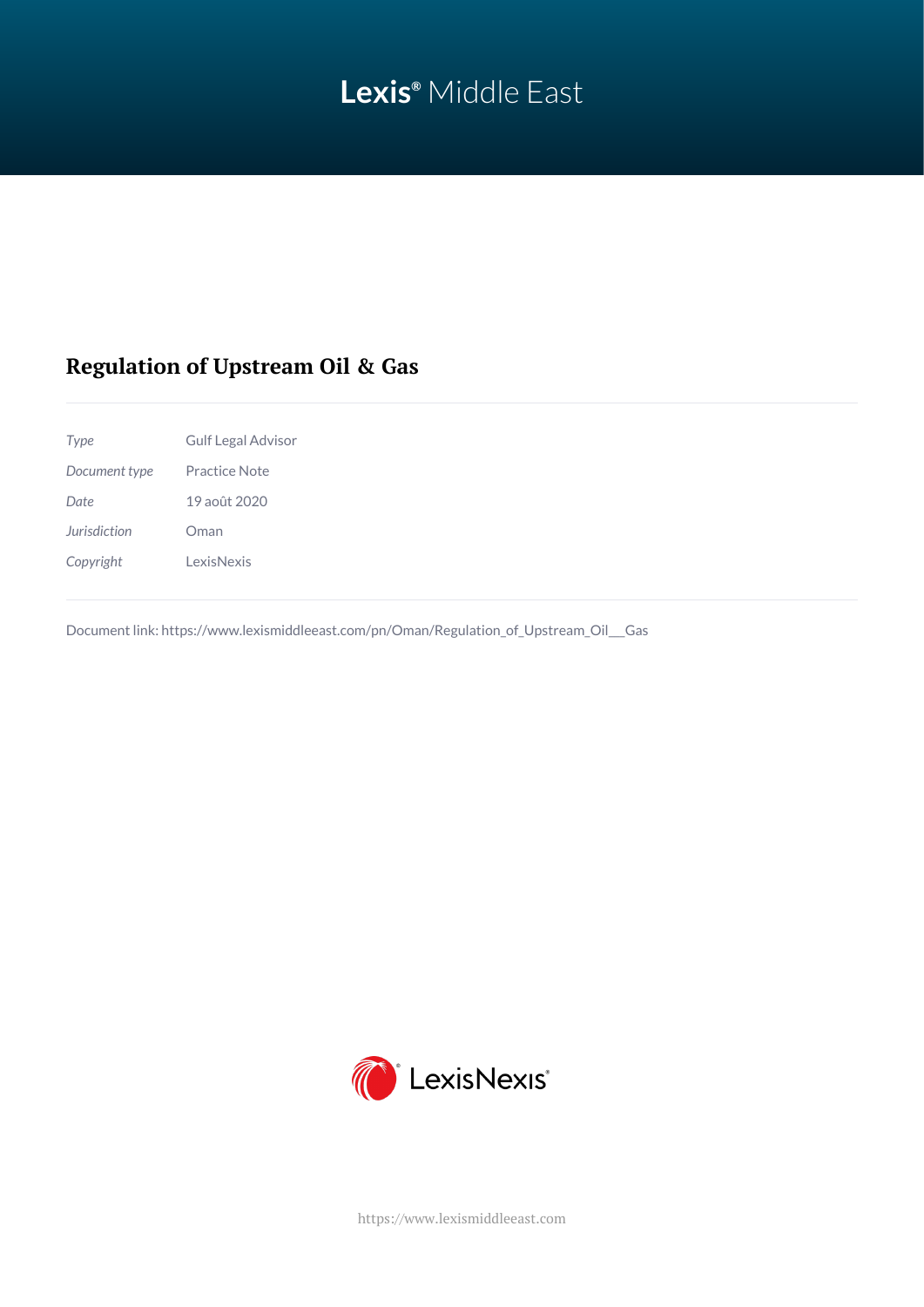# **Overview**

- Outside of OPEC, Oman is the largest oil producer in the Middle East with hydrocarbons contributing nearly 70% to Government revenues.
- A member of the Gas Exporting Countries Forum, Oman is a significant exporter of liquefied natural gas in the region, mainly supplying Japan and South Korea.
- This Practice Note details the legislation and regulation that governs the exploration and extraction processes in the oil and gas sector in Oman.

## **Definitions**

- The Council: The Council for Financial Affairs and Energy Resources.
- ESPA: Exploration and production sharing agreement.
- ISCID: International Centre for Settlement of Investment Disputes.
- MECA: The Ministry of the Environment and Climate Affairs.
- MOG: The Ministry of Oil and Gas.

### **Practical Guidance**

### **Legal and regulatory framework**

#### Constitution

The default position in respect of all mineral resources and hydrocarbons in Oman, in their natural forms and wherever found, is that they are the property of the Sultanate. Pursuant to article 5 of Oman Sultani Decree No. 8/2011 Promulgating the Oil and Gas Law, all dealings with petroleum substances are prohibited in Oman without first obtaining a licence from the MOG.

The MOG is the primary regulatory body that governs the oil and gas sector in Oman. Subject to the approval of His Majesty the Sultan, the MOG develops and implements policies aimed at achieving optimum exploitation and utilisation of the oil and gas reserves in the country. The MOG is ultimately responsible for supervising all oil and gas operations across all concession areas in Oman. The MOG also has a role in forward planning and monitors market trends in order to ensure appropriate allocation of resources in the sector.

The Council works in conjunction with The MOG and Ministry of Finance to regulate the fiscal aspects of the oil and gas sector in Oman. In particular, pursuant to Oman Sultani Decree No. 37/1997 Amending some powers of the Financial Affairs and Energy Resources Council, the Council is responsible for formulating the general policy regulating the production and transportation of hydrocarbons, setting the price of gas for domestic consumption and determining the grounds upon which the cost of oil sale is determined. The Council, in conjunction with the Ministry of Finance also has a supervisory role in relation to the Oman Investment Authority (previously the State General Reserve Fund), establishing the policies and rules which the authority must follow when investing money.

#### Local laws

Oman Sultani Decree No. 8/2011 is the primary piece of legislation governing the oil and gas sector in Oman. In 2018 the MOG announced that corresponding executive regulations would be issued but this has not yet happened. There are other laws and regulations which are applicable to companies operating in the oil and gas sector and these are referenced in the article where relevant.

#### Treaties and foreign investment protection

Oman is party to a number of international treaties through which protection is given to foreign investors, providing confidence that they will be able to enforce their contractual rights on cross-border investment transactions.

Oman is a signatory to the ICSID Convention treaty which provides a mechanism for investors from the 153 contracting states to make a claim against the government of another signatory state.

Additionally, Oman is a signatory to 38 bilateral agreements and multilateral investment treaties for the reciprocal promotion and protection of investment with many of its key trade partners, all of which contain arbitration provisions in accordance with the **ICSID** rules.

### **Licensing procedure and concession structures**

Article 7 of Oman Sultani Decree No. 8/2011 states that no exploration, excavation or development of petroleum substances can be carried out except under concession agreements granted by the Omani government, represented by the MOG.

Concession agreements take the form of an EPSA which include a concession area within which the concession holder has the exclusive right to search for hydrocarbons. Generally, the EPSA will be granted for an initial period of three years, during which the exploration process can take place and may be extended by an additional three years if the search is ongoing. If the exploration effort is successful, the EPSA contains a mechanism where commerciality is demonstrated which, if proven, will lead to a further extension to allow the concession holder to develop the oil or gas.

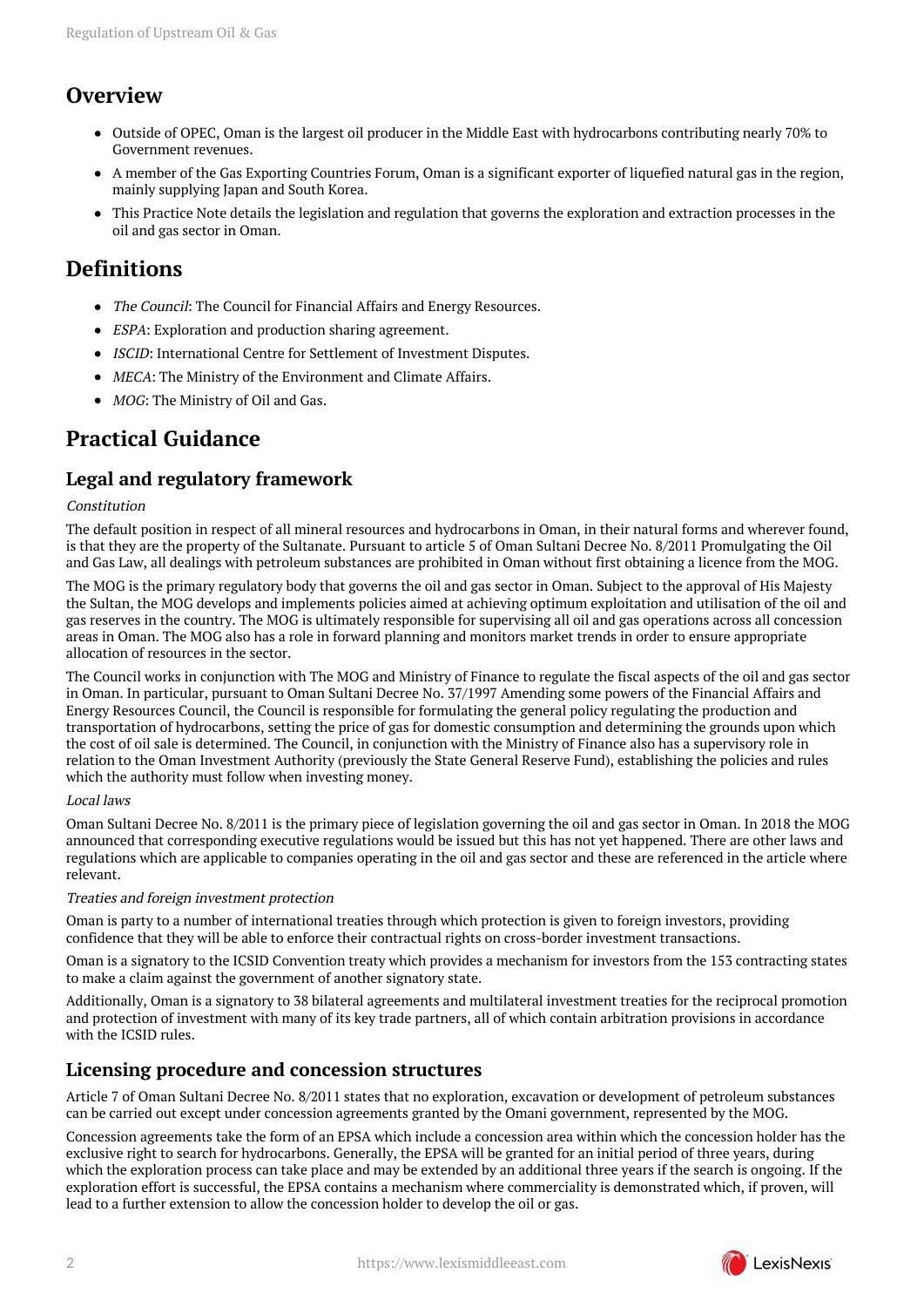Omani legislation does require limited content that must be included in an EPSA and certain principles which must be adhered to. The MOG has a standard form EPSA which has been developed over a period of years and is used for all licensing rounds. Whilst the document is a standard form, the terms of an EPSA are open to limited negotiation and agreements will differ depending on the practical and commercial realities of the intended oil and gas project. The Omani EPSA is a well-developed and accepted precedent which covers the areas developers would expect, including, the concession area and term, the payment mechanisms and the conditions upon which exploration, appraisal, commercial discovery and extraction is to take place.

Concession holders are normally international and local oil companies, but the Government also indirectly participates as a concession holder through the state owned oil companies, Petroleum Development Oman (being 60% government owned with the remaining 40% shareholding made up by various international oil companies) and OQ which now operates the holdings of OOCEP.

### **Key issues: company establishment, liabilities, transfer of rights, security and decommissioning**

#### Company establishment

Oman Sultani Decree No. 50/2019 on the Issuance of the Foreign Capital Investment Law requires foreign investors to be registered with, and licensed by, the Investment Services Centre at the Ministry of Commerce and Industry (the Centre) or the Public Authority for Investment Promotion and Export Development. It is currently unclear what the registration and licensing processes involve as it is not covered in Oman Sultani Decree No. 50/2019 or Oman Ministerial Decision No. 72/2020 on the Issuance of the Implementing Regulation of the Foreign Capital Investment Law. Article 9 of Oman Ministerial Decision No. 72/2020 contemplates an investment manual being issued by the Centre which sets out the "terms, conditions, rules, procedures and timings" pertaining to licensing but this has not yet been issued. However, based on Oman Sultani Decree No. 102/1994 to Promulgate the Foreign Capital Investment Law, it is likely to at least require any foreign company interested in investing into the oil and gas sector to establish a corporate presence in Oman.

#### Liabilities

The liability regime in respect of each concession will largely depend on the terms of the EPSA. However, concession holders should give due consideration to its employees and the environmental impact of its operations so as not to trigger the following legislative penalties:

- Pursuant to Oman Sultani Decree No. 114/2001 Promulgating the Law of Conservation of Environment and Prevent of Pollution and other comprehensive health, safety and environmental regulations, it is unlawful for concession holders to permit waste; they must strive to minimize the discharge of pollutants and ensure that irreparable damage is not done to the environment. Penalties for breaching the legislation targeted at reducing pollution range from strict fines of up to three times the cost of restoration works to criminal prosecution.
- A breach of Oman Sultani Decree No. 35/2003 on the Promulgation of the Labour Law can result in financial and administrative penalties being levied against the concession holder and in severe cases, may lead to criminal prosecution.

#### Transfer of rights

It is generally possible under an EPSA to negotiate the inclusion of a right to transfer to a majority-owned affiliate company. However a Royal Decree will be necessary to transfer rights pursuant to article 11 of Oman Sultani Decree No. 101/1996 Promulgating the Basic Statute of the State, which states that concessions of 'public resources' can only be granted by law. Additionally, article 19 of Oman Sultani Decree No. 8/2011 prohibits concession holders from transferring or relinquishing rights granted under an EPSA without prior approval by the MOG.

#### Security

In accordance with article 12 of Oman Sultani Decree No. 8/2011, the MOG may request that the prospective concession holder provides financial security of between 2% and 5% of the value of the agreement, which is to remain valid for the entire term of the EPSA.

#### Decommissioning

Whilst there is no legislative requirements in respect of the decommissioning of oil and gas facilities in Oman, article 16 of Oman Sultani Decree No. 8/2011 does provide that a concessionaire is responsible for restoring the concession area to its previous condition following the end of a concession agreement. Article 16 of Oman Sultani Decree No. 8/2011 obligates the concession holder, at its own cost, to remove any building, plant, machinery, equipment or any residue and other substances from the concession area within a time frame established by the MOG. Failure to comply with this obligation will result in the MOG completing the decommissioning work and charging the cost of such works, in addition to a 10% premium, to the concession holder.

The EPSA will generally detail more specific decommissioning obligations and often sets out a requirement for the concession holder to establish and maintain a decommissioning fund to be planned and accounted for in compliance with International Financial Reporting Standards. Failure to comply with decommissioning obligations may result in the government retaining the fund or enforcing any security taken to cover the cost of decommissioning works.

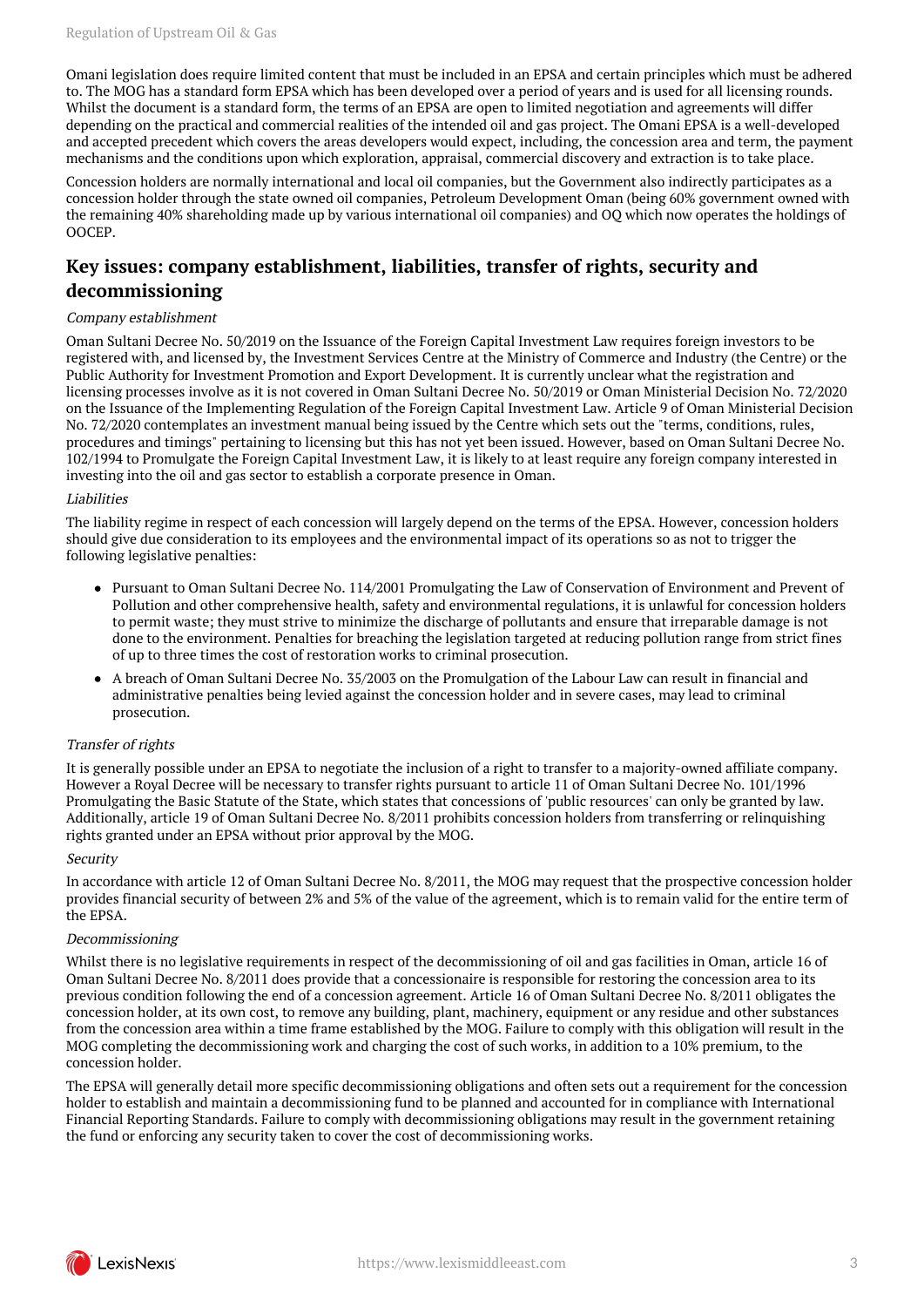### **Health, safety and environment**

In Oman's oil and gas sector the health, safety and environmental regime is comprised of a number of pieces of legislation and industry specific Ministerial Decisions. Generally, health and safety provisions are governed by Oman Sultani Decree No. 35 /2003 and Oman Ministerial Decision 286/2008 in relation to Occupational Health and Safety Measures, as amended by Oman Ministerial Decision 322/2011, whilst the primary environmental legislation is Oman Sultani Decree No. 114/2001.

Particularly relevant to concession holders, legislative obligations in relation to the prevention of pollution are contained in Oman Sultani Decree No. 8/2011 and Oman Sultani Decree No. 114/2001. Pursuant to article 9 of Oman Sultani Decree No. 114 /2001, before an EPSA can be granted an environmental permit must first be obtained which confirms that a project is environmentally sound. Such a permit may be predicated on satisfying a preliminary environmental impact assessment. Chapter 6 of Oman Sultani Decree No. 8/2011 relates specifically to the environmental considerations the concessionaire is required to adhere to, covering non-disposal of gas, water contamination and curbing the environmental impact of explosions and accidents. Article 13 of Oman Sultani Decree No. 8/2011 requires concession agreements to contain environment, health, security and safety preservation requirements. Additionally, article 27 of Oman Sultani Decree No. 114/2001 provides that contracts pertaining to the exploration and exploitation of oil and gas must incorporate provisions to ensure compliance with Oman Sultani Decree No. 114/2001 and ancillary regulations.

Examples of the industry specific Ministerial Decisions on health, safety and environment applicable to the oil and gas sector include Oman Ministerial Decision No, 286/2008 and Oman Ministerial Decision No. 18/1993 on the Regulation of the Management of Hazardous Waste Amended by Oman Ministerial Decision No. 10/2017. The former provides a comprehensive regulatory framework aimed at improving workplace safety standards and the latter regulations govern the disposal of hazardous waste, including the sort produced by oil and gas extraction, and requires those needing to discharge such waste to obtain an additional licence issued by MECA.

### **Comparison with other regimes**

Oman's oil and gas regime is similar in its approach to its neighbours. To take the example of the UAE, the oil and gas of each Emirate is the property of that Emirate, and whilst the federal Ministry of Energy develops general policy, each Emirate determines its own regulatory framework. A structure very similar to that used in Oman.

Oman's hydrocarbon sector offers excellent opportunities to developers; it has a stable and well understood regime along with a broad range of experienced subcontractors. Further, the complex geology favours international developers who are likely to have better access to cutting edge technology.

# **Related Content**

Related Content

- Oman Sultani Decree No. 8/2011 Promulgating the Oil and Gas Law
- Oman Sultani Decree No. 37/1997 Amending some powers of the Financial Affairs and Energy Resources Council
- Oman Sultani Decree No. 50/2019 on the Issuance of the Foreign Capital Investment Law  $\bullet$
- Oman Ministerial Decision No. 72/2020 on the Issuance of the Implementing Regulation of the Foreign Capital Investment Law
- Oman Sultani Decree No. 102/1994 to Promulgate the Foreign Capital Investment Law
- Oman Sultani Decree No. 114/2001 Promulgating the Law of Conservation of Environment and Prevent of Pollution  $\bullet$
- Oman Sultani Decree No. 35/2003 on the Promulgation of the Labour Law
- Oman Sultani Decree No. 101/1996 Promulgating the Basic Statute of the State
- Oman Ministerial Decision 286/2008 in relation to Occupational Health and Safety Measures  $\bullet$
- Oman Ministerial Decision No. 18/1993 on the Regulation of the Management of Hazardous Waste Amended by Oman Ministerial Decision No. 10/2017

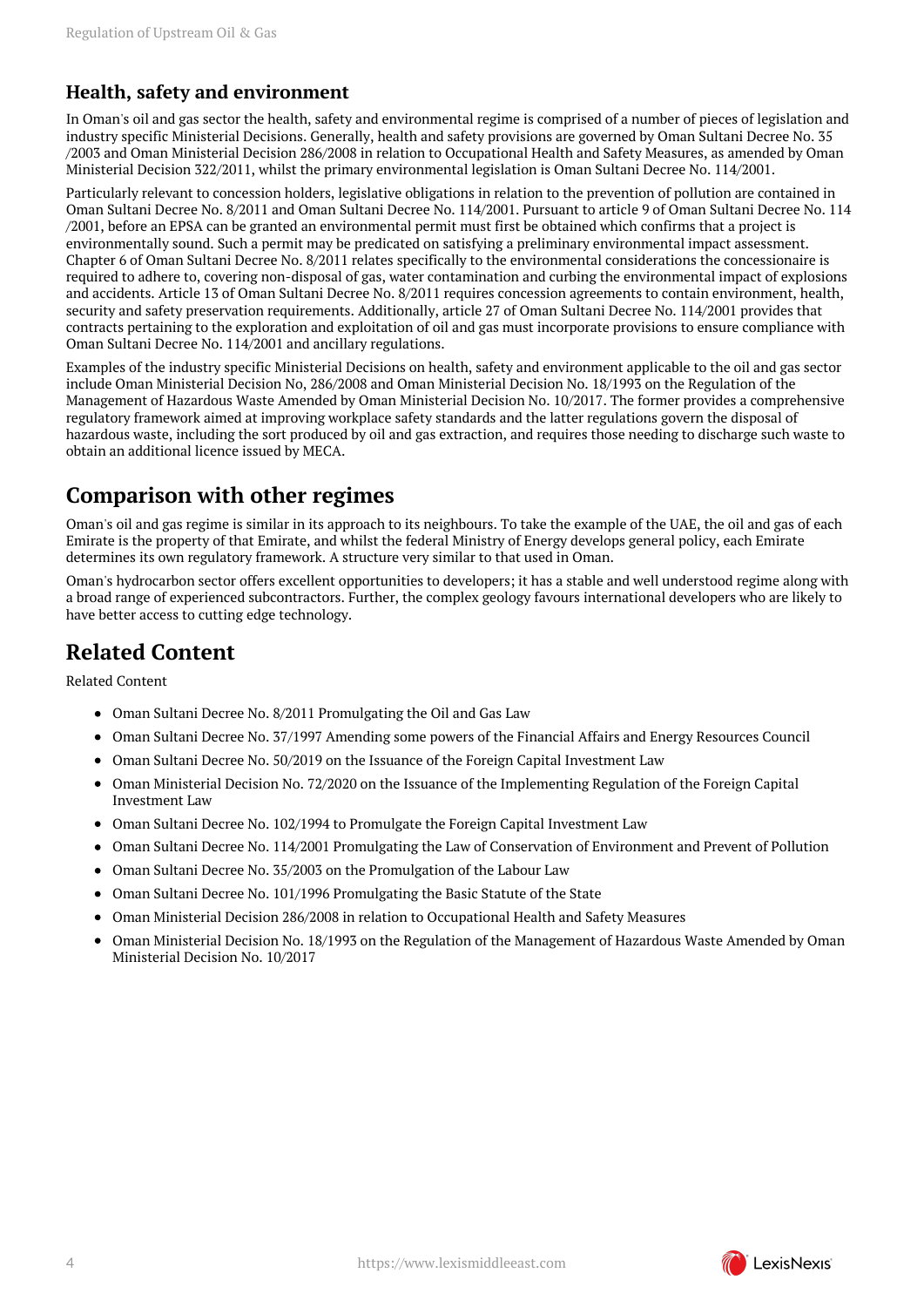## **Authors**



**Thomas Wigley** Partner, Trowers & Hamlins (Muscat, Oman) +968 2468 2928 twigley@trowers.com

**Areas of expertise** International Energy; Natural Resources **Education**

- Postgraduate Diploma in Legal Practice, College of Law, UK
- BA (English), University of Manchester, UK

#### **Memberships**

- Admitted as a Solicitor to the Senior Courts of England and Wales
- Omani British Lawyers' Association

#### **Biography**

Tom specialises in the energy sector and heads up the firm's Energy and Natural Resources team. He specifically works on oil and gas work, power generation and transmission, water and infrastructure development projects.

Tom is listed as a notable practitioner for Energy and Infrastructure work by Chambers Global.



**Lydia Clatworthy** Associate, Trowers & Hamlins (Muscat, Oman) +968 2468 2926 lclatworthy@trowers.com

**Areas of expertise** International Energy; Natural Resources

#### **Education**

- Legal Practice Course, Kaplan Law School London, UK
- Masters of International Commercial Law, University of Exeter, UK
- Bachelor of Laws, King's College London, UK

#### **Memberships**

- Admitted as a solicitor in England and Wales
- Associate of the Chartered Institute of International Arbitrators
- Omani British Lawyers' Association

#### **Biography**